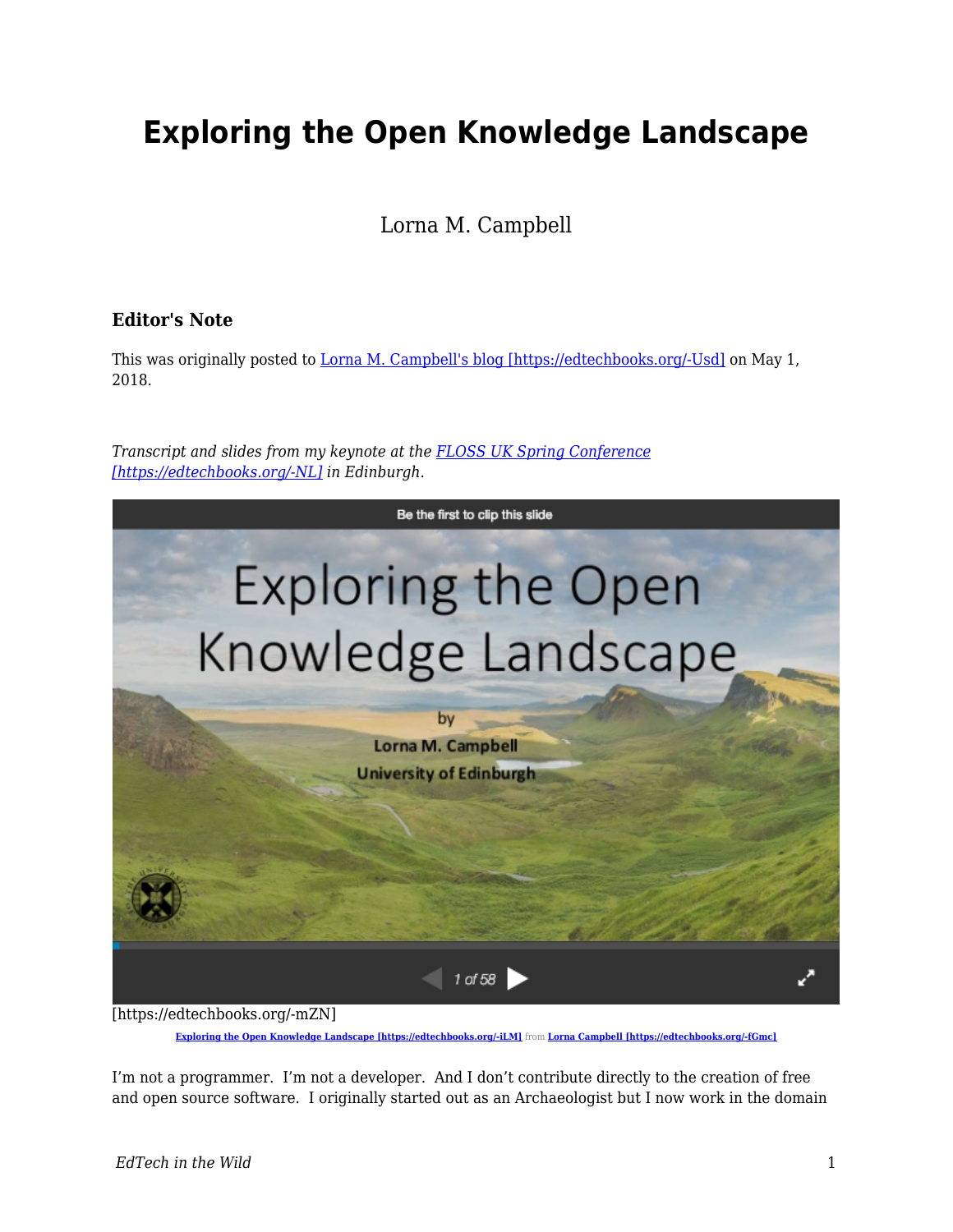of Open Knowledge and more specifically open education. I currently work for the Open Education Resources Service within the Information Services Group at the University of Edinburgh, I'm a Board member of both the Association for Learning Technology and Wikimedia UK, and a member of Open Knowledge International's Open Education Working Group. All these organisations are part of the Open Knowledge landscape and what I want to do today is provide a broad overview of some of the different domains, communities and cultures that make up this landscape including open education, open data, open textbooks and Open Access Scholarly works. And I also want to explore the boundaries that crisscross this landscape and demarcate these open spaces, and ask who is included, who is excluded, and what we can do to make our communities more diverse and inclusive.

In the words of the late, great Maryam Mirzakhani, former professor of mathematics at Stanford University and the first female winner of the Fields Medal, who sadly passed away last year.

"I like crossing the imaginary boundaries people set up between different fields—it's very refreshing. There are lots of tools, and you don't know which one would work. It's about being optimistic and trying to connect things."

So that's what I want to do today, to look at how we can cross the imaginary boundaries of the Open Knowledge landscape and connect our different open communities.

Of course the open landscape will look very different to each and every one of us and the view we see will depend very much on our personal perspective and the privilege of our vantage point. These are some of the domains and communities that populate the Open Knowledge landscape as I see it.

- Open licenses
- Open educational resources
- Open education policy and practice
- Open textbooks
- Open badges
- Open online courses
- MOOCs (a very contested open space.)
- Open data
- Open science
- Open Access scholarly works
- Open source software
- Open standards
- Open government
- Open GLAM

I'm not going to attempt to cover all these areas, as we'd be here until next week, but I do want to explore some of the areas that I'm most familiar with and look at how we can all benefit from crossing the boundaries and building connections between these domains.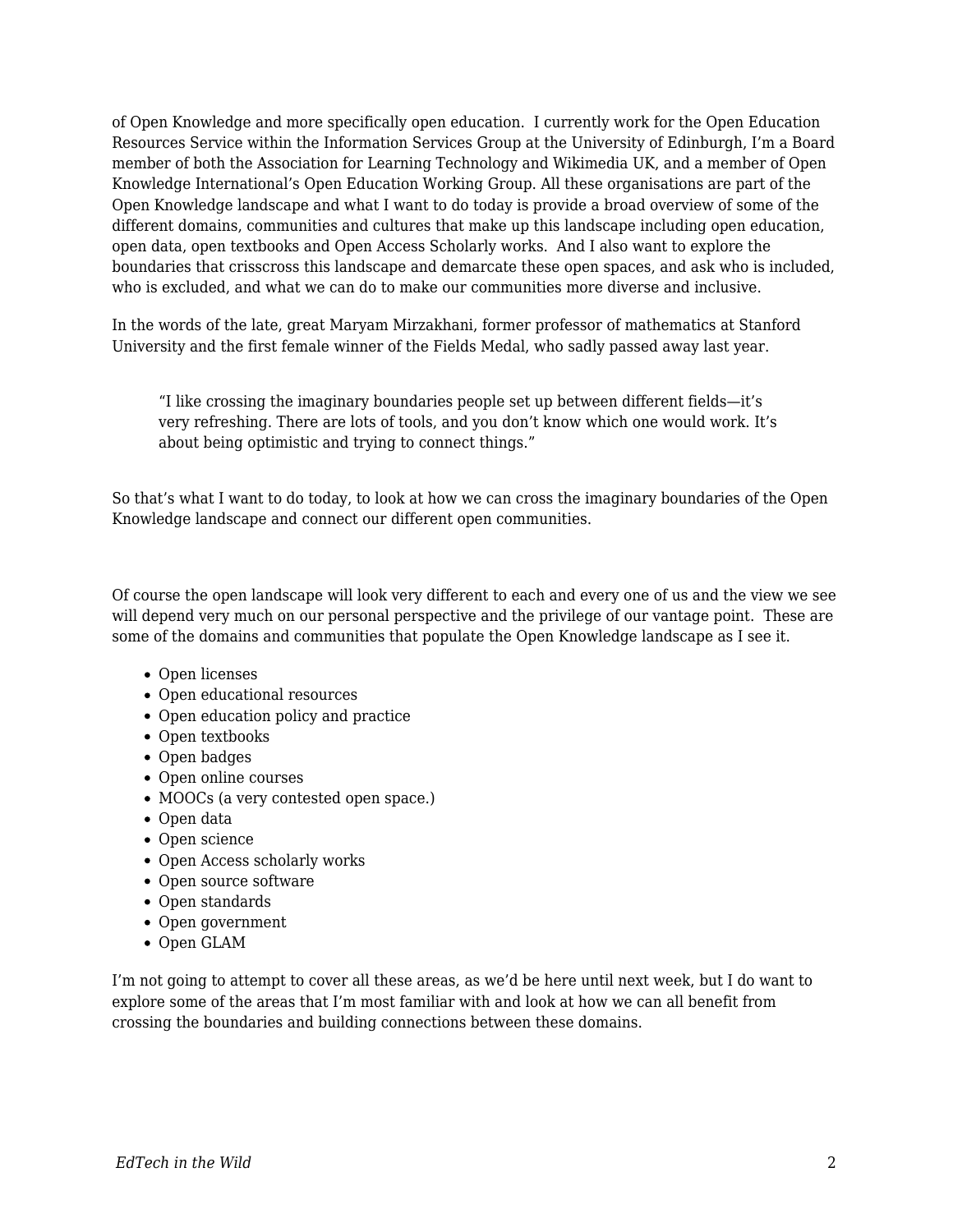# **Open Education and OER**

So let's start off with open education and OER.

The principles of open education were first outlined in the 2007 Cape Town Declaration, which laid the foundations of the "emerging open education movement" and advocated for the development of open education policy to ensure that taxpayer-funded educational resources are available under open license. The Cape Town Declaration is still an influential document and it was updated last year on its 10th anniversary as Capetown +10 and I can highly recommend having a look at this if you want a broad overview of the principles of open education.

There is no one hard and fast definition of open education but one I like is from the not for profit organization OER Commons…

"The worldwide OER movement is rooted in the human right to access high-quality education. The Open Education Movement is not just about cost savings and easy access to openly licensed content; it's about participation and co-creation."

Though Open Education can encompass many different things, open educational resources or OER are central to any understanding of this domain.

UNESCO define open educational resources as:

"teaching, learning and research materials in any medium, digital or otherwise, that reside in the public domain or have been released under an open license that permits no-cost access, use, adaptation and redistribution by others with no or limited restrictions."

It's useful to note that this definition accommodates a wide range of different resource types and it's notable that the term OER is interpreted very differently in different communities. In the US currently, OER tends to equate to open textbooks, and I'll go on and say why shortly, while in the UK we tend to have a much broader understanding of OER that encompasses a wide range of teaching, learning and cultural heritage resources.

The reason I chose this particular definition is that UNESCO is one of a number of organisations that actively supports the global adoption of OER. In 2012, five years after the Cape Town Declaration, UNESCO released the Paris OER Declaration which encourages governments and authorities to open license educational materials produced with public funds in order to realize substantial benefits for their citizens and maximize the impact of investment. And last year UNESCO brought together 111 member states for the 2nd OER World Congress in Slovenia, the main output of which was the UNESCO Ljubljana OER Action Plan. Central to the OER Action plan is the acknowledgement of the role that OER can play in achieving United Nations [Sustainable Development Goal 4](https://sustainabledevelopment.un.org/sdg4) [\[https://edtechbooks.org/-sUj\]](https://sustainabledevelopment.un.org/sdg4) and support quality education that is equitable, inclusive, open and participatory.

In his summing up at the end of the congress UNESCO Assistant Director for Education Qian Tang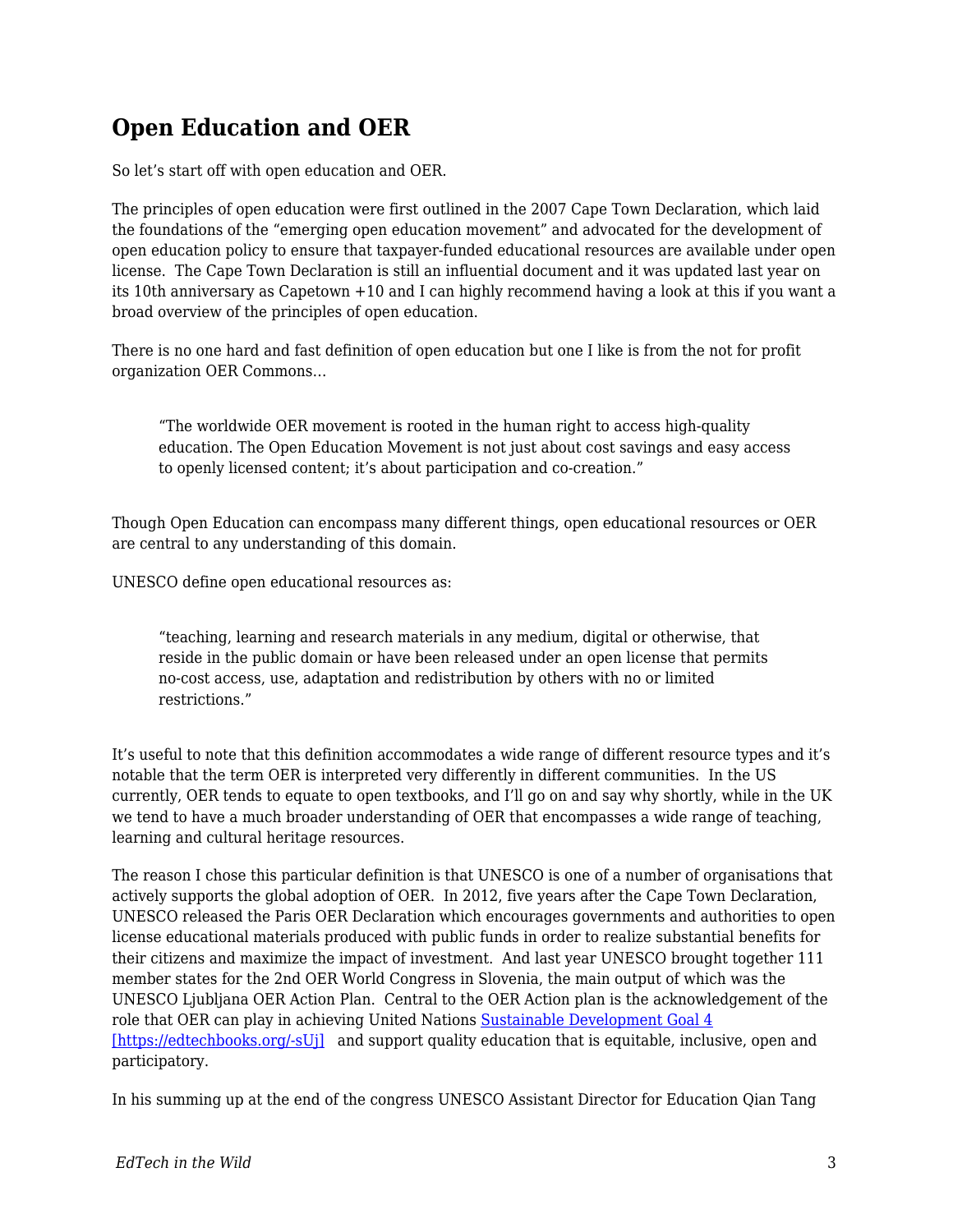"to meet the education challenges, we can't use the traditional way. In remote and developing areas, particularly for girls and women, OER are a crucial, crucial means to reach SDGs. OER are the key."

One of the key characteristics of open educational resources is that they are either in the public domain or they are released under an open licence and generally that means a Creative Commons licence.

However not all Creative Commons licences are equal and only resources that are licensed for adaptation and reuse can really be considered as OER. At the recent OER World Congress, Creative Commons CEO Ryan Merkley emphasized that free is not the most important thing about OER, it's the permission to modify and adapt resources that is most important, because that is what allows us to adapt educational resources to allow us to meet the specific and diverse needs of our learners.

At the University of Edinburgh we believe that open educational resources are strongly in line with our institutional mission to provide the highest quality learning and teaching environment for the greater wellbeing of our students, and to make a significant, sustainable and socially responsible contribution to Scotland, the UK and the world.

We have a vision for OER that builds on our world-class education and research collections, traditions of the Scottish Enlightenment and the university's civic mission. And this vision is backed up by an OER Policy, which encourages staff and students to use, create and publish OERs to enhance the quality of the student experience.

Open.Ed is our OER portal where you can access open educational resources produced by staff and students across the university, including teaching materials, video lectures, film content, games, 3 models and much more. Rather than investing in a proprietary repository, Open.Ed is supported by WordPress and we're currently in the process of implementing search and aggregation functionality based on the Solvonauts open source OER search engine developed by pgogy.

#### **Open Textbooks**

I mentioned earlier that the prevalent form of OER in North America is open textbooks. The reason being that North American education systems tend to be centred heavily around single use textbooks. According to SPARC, the Scholarly Publishing and Academic Resources Coalition, the price of textbooks has increased at more than three times the rate of inflation for decades, resulting in college students face steep price tags of up \$200 per book. These costs can be a considerable barrier in terms of access to education and also result in schools and colleges using books that are years out of date because they are too expensive to replace. SPARC is one of a number of organisations that campaigns for the adoption of open texbooks in the US, and they have recently been instrumental in persuading U.S. Congress to fund a [\\$5 million open textbook grant program](https://sparcopen.org/our-work/open-textbooks-fy18/) [\[https://edtechbooks.org/-IoM\].](https://sparcopen.org/our-work/open-textbooks-fy18/)

Although we don't rely quite so heavily on single course textbooks here in the UK, textbook costs can still be significant. The UK OpenTextbooks project is a partnership between the OER Hub at the

said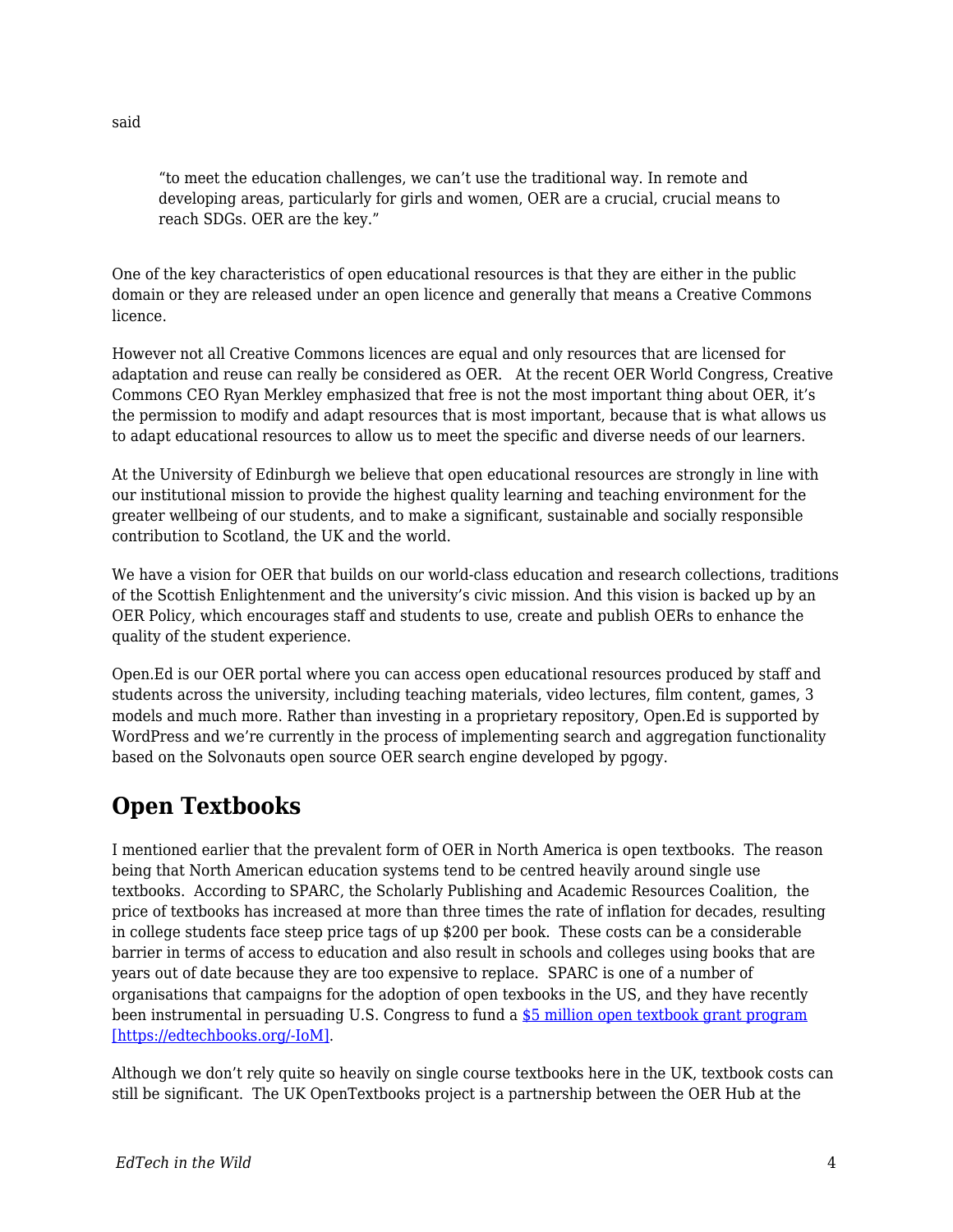Open University, OpenStax and The Open Textbook Network which aims to explore the viability of introducing open textbooks in UK higher education.

While open textbooks offer many benefits when used as is, including cost savings and access to affordable high quality learning materials, the benefits of open textbooks increase significantly when you combine them with open source software. One initiative that is doing just that is BC Campus in Canada. In 2012 BC Campus received a \$1m grant from the British Columbia government to provide free and open textbooks for the top 40 course subject areas in post secondary education. The project collected existing open textbooks from OpenStax and the Open Textbooks Network, and adopted PressBooks, the open source book content management system, as a faculty friendly authoring platform for new open books. Because of the open extensible nature of the software, BC Campus have been able to add new features to PressBooks, such as annotation and new import and export routines and these are contributed back to the community as open source code. In the words of BC Campus' Clint Lalonde:

"PressBooks is easy for most faculty to use because many are familiar with WordPress. Faculty feel empowered and have the skills needed to adapt open textbooks to fit their specific learning needs. Faculty make their textbook reflect their pedagogy instead of the reverse."

#### **MOOCs**

Moving on now to MOOCs….

MOOCs, or Massive Open Online Courses, occupy a somewhat contested space in the Open Knowledge landscape. The term was originally coined in 2008 to describe a number of online courses, characterised by social connectivist and constructivist pedagogies, being run by the Universities of Athabasca and Prince Edward Island in Canada. These innovative courses focused on knowledge creation and generation and encourage learners to play a central role in shaping their learning experiences. From 2010 onwards however a number of primarily venture-capital funded commercial MOOC providers, including Udacity, EdX, Coursera and FutureLearn, entered the market with promises to disrupt education. The launch of these companies was accompanied by a huge amount of hype with Sebastian Thrun, founder of Udacity predicting that in 50 years time there would be only ten higher education institutions in the world, and of course, Udacity had a good chance of being one of them. Udacity now focuses primarily on vocational courses rather than the Higher Education sector.

Although MOOCs did not disrupt Higher Education, they did fill an interesting niche in the education market, and I use that term advisedly in this instance, and commercial MOOC providers are still thriving. My problem with MOOCs is that they are not open in any real sense of the word. The word "open" in MOOC simply means that anyone can join a course free of charge, regardless of qualifications. The platforms themselves are proprietary, and even if course content is open licensed it is often difficult to extricate from the platform. Most MOOCs are free as in beer rather than free as in speech and even this is increasingly debatable as many now charge for premium features such as certification and continued access to course materials. Of course one solution to this is to ensure all MOOC content is also available off these commercial platforms and available under open licence, and that's the road we have gone down at Edinburgh. The University runs MOOCs on FutureLearn,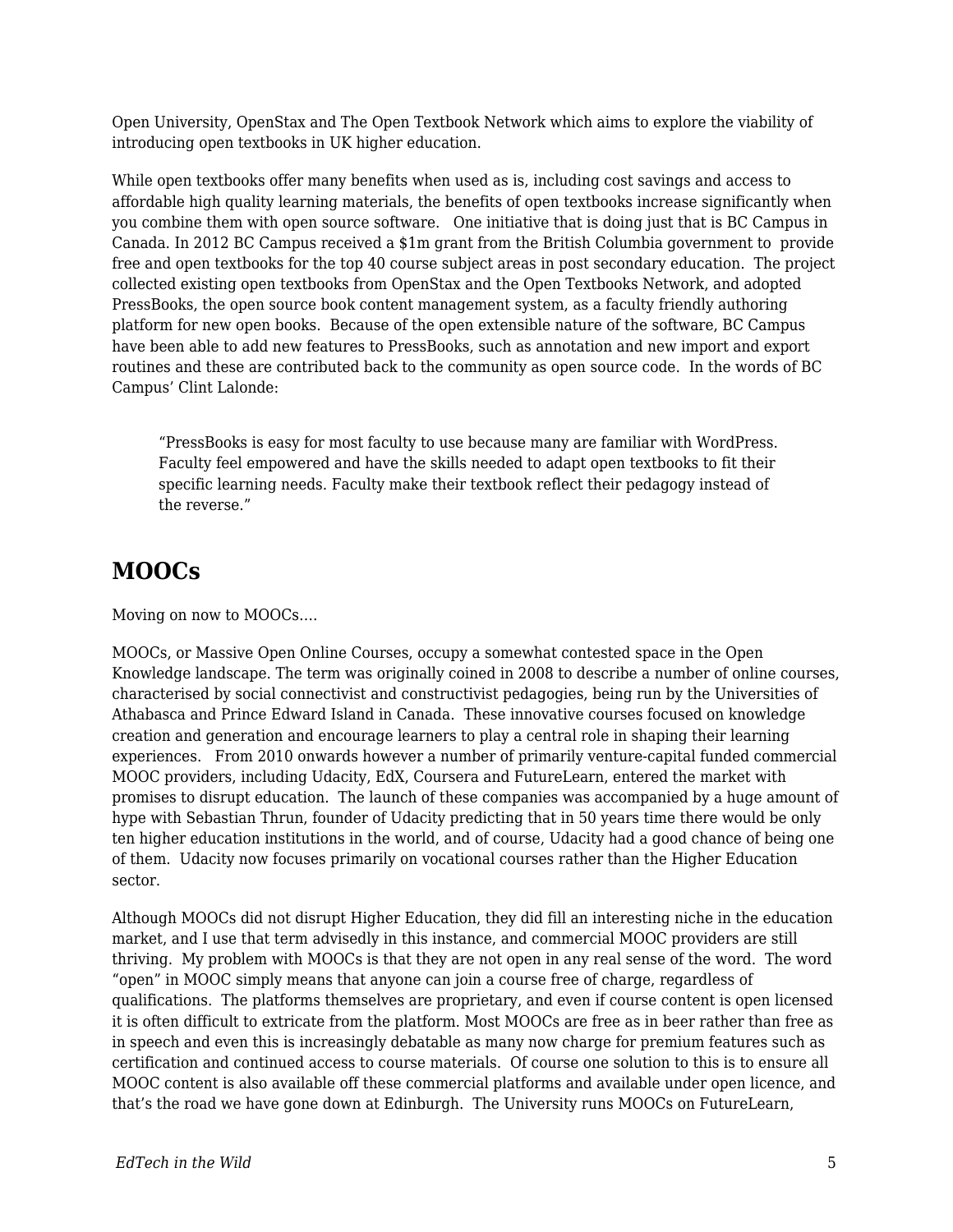Coursera and EdX platforms and has made a considerable investment in producing high quality content for use in these courses. In order to ensure this content is accessible and reusable for both our own students and colleagues and others outwith the University we make sure is can be downloaded under open license from our multi media asset management system, Media Hopper Create.

The original social constructionist MOOCs haven't gone away though, and there are a wide range of creative and innovative online courses running all over the world now which truly embody openness and which are often supported by free and open source software. One nice example is 23 Things for Digital Knowledge, an award winning, open online course run by my colleague Charlie Farley at the University of Edinburgh. 23 Things is designed to encourage digital literacy by exposing learners to a wide range of digital tools for personal and professional development. The course runs on WordPress, all the content and materials are Creative Commons licensed and the University actively encourages others to take and adapt the course. Another amazing example is DS106 an anarchic digital storytelling course from the University of Mary Washington which has been running since 2010. The instigator of ds106, Jim Groom, is also the founder of Reclaim Hosting, a company that builds on the principles of the open web, and which provides teachers, learners and institutions with an easy way to own and control their own web domains and host open source applications. And I think we've all seen plenty of evidence recently as to why it's so important to have the ability to control our own web domains and the data that our presence on the web generates.

### **Open Access Scholarly Works**

Open Access Scholarly Works clearly occupy an important place in the Open Knowledge landscape. Since the publication of the 2012 Finch report on Expanding Access to Published Research Findings, and Research Councils UK's, policy on Open Access, universities have been required to make the outputs of their publicly funded research freely and openly available through open access journals, repositories and other channels.

Free and open access to the outputs of publicly funded research provides important social and economic benefits as well as being in line with the Government's commitment to transparency and open data, and contributing to the global open movement. In addition to making research outputs freely accessible to all, Open Access allows research to be disseminated quickly and widely, the research process to operate more efficiently, and has the potential to increase use and understanding of research by business, government, charities and the wider public.

However it is not always easy for those outwith academia to know how to access these outputs, even though they are freely and openly available. And within academia there is something of a divide between Open Access scholarly works and Open Educational Resources with the former tending to be managed by the Library within dedicated Open Access repositories, while the later, if they are managed at all, tend to be dealt with on an ad hoc basis by learning technology services. As a result of the Research Council mandates, a whole repository infrastructure has been developed to facilitate the management and dissemination of Open Access scholarly works, while OER have often been somewhat neglected in comparison. A few initiatives have sought to accommodate scholarly works and teaching and learning resources in the same repository, but these have not been particularly successful as the resources themselves and the work flows they are part of are very different. This is unfortunate as Open Access scholarly works can clearly be of huge benefit to teaching and learning, and at the same time, OER can be harnessed to promote the outputs of open research.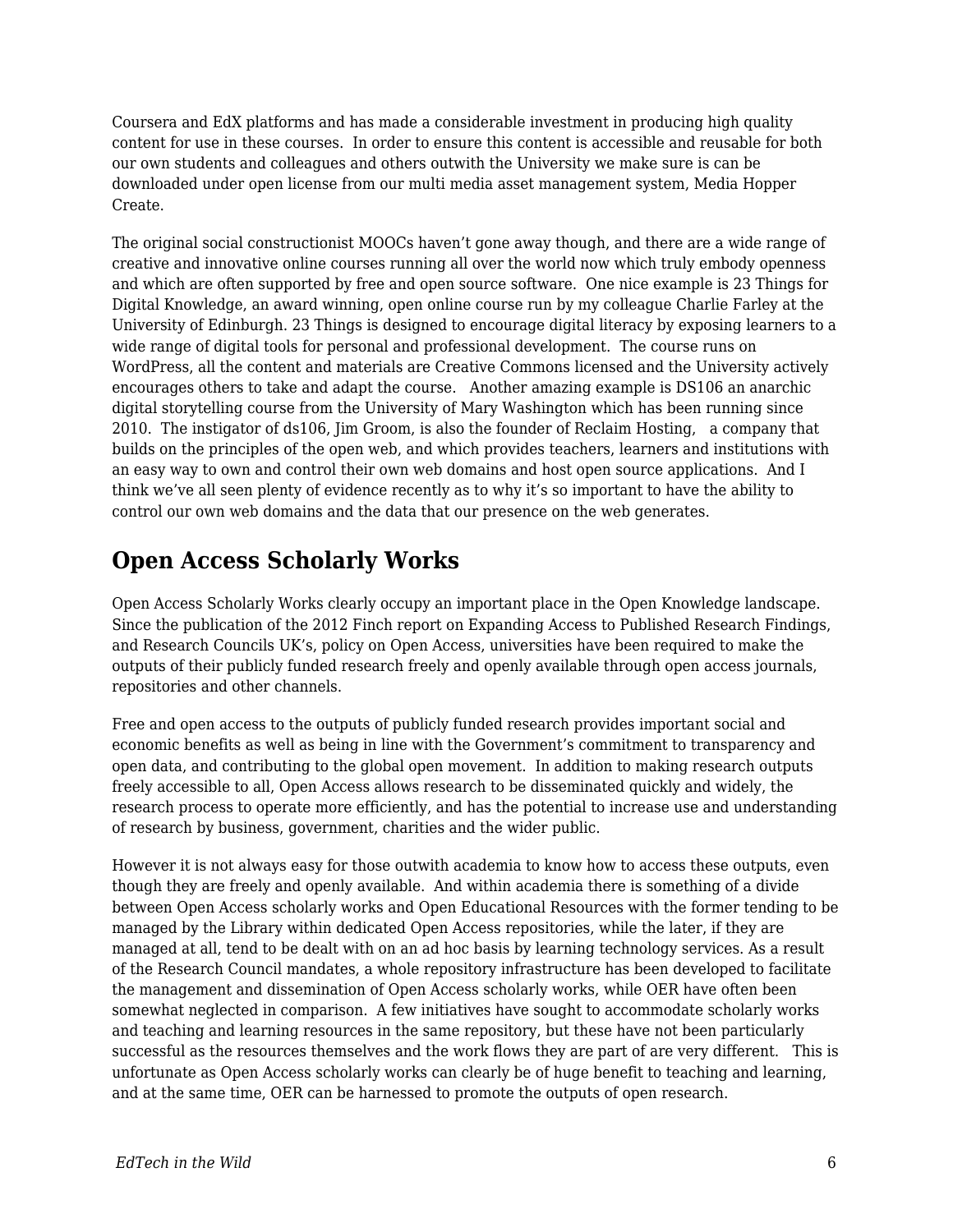One initiative at the University of Edinburgh that uses OER to help disseminate Open Access research outputs beyond the Academy, and to foster technology transfer and innovation, is Innovating with Open Knowledge. This project has created a series of open licensed video interviews, case studies and learning resources aimed at creative individuals, private researchers, entrepreneurs and small to medium enterprises to provide guidance on how to find and access the open outputs of Higher Education. The resources focus on developing digital and data literacy skills and search strategies and feature case study interviews with creative individuals, entrepreneurs and experts, engaging with the University of Edinburgh's world class research outputs. Among the case studies are a series of interviews about finding and using Open Source Software with Scott Wilson of the independent, non-advocacy service OSS-Watch.

# **Open Data**

Open data can be defined as data and content that can be freely used, modified, and shared by anyone for any purpose.

Although there is no UK policy that mandates the release of open research data, there is a Concordat on Open Research Data, which was originally published by HEFCE, Research Council's UK, Universities UK and Wellcome in 2016. The Concordat recognises that research data should, wherever possible, be made openly available for use by others in a manner consistent with relevant legal, ethical, disciplinary and regulatory frameworks and norms, and with due regard to the cost involved.

In a parallel development, the UK Government has also made considerable efforts to open up its data for people to re-use through data.gov.uk, in the belief open government data can help governments be more transparent, and support business, academics and the third sector. This commitment is supported by the Open Government Partnership, an international initiative launched in 2011 that aims to help more governments become more transparent, more accountable, and more responsive to their own citizens, with the ultimate goal of improving the quality of governance, as well as the quality of services that citizens receive.

Open data can also make a significant contribution to social initiatives and humanitarian projects. One such example is the Humanitarian Open Street Map Team, who undertake a wide range of mapping projects to support disaster relief, socio-economic development, and geographic information for humanitarian aid. For example in 2010 when Haiti was hit by a devastating earthquake, the Open Street Map Community immediately mobilized; within 48 hours, high resolution post-earthquake imagery was made available, and in the first month following the disaster 600 people contributed to Haiti's open street maps. Similarly, when Sri Lanka suffered from severe flooding in 2016, the governments' Disaster Management Centre turned to the Humanitarian Open Street Map Team to urgently start tracing detailed building and housing unit information.

Although open data, open access, and open education have all made significant progress in recent years, there has been a tendency for these domains to progress in parallel with little sign of convergence and as a result there is a tendency to end up with "open silos". In the UK, research mandates and concordats may have had a positive impact on open access and open research data, however the connection has yet to be made to open education. While the benefits of open data are widely recognised in relation to scientific and scholarly research, open data also has considerable value in the context of teaching and learning. Many governments, non-governmental organisations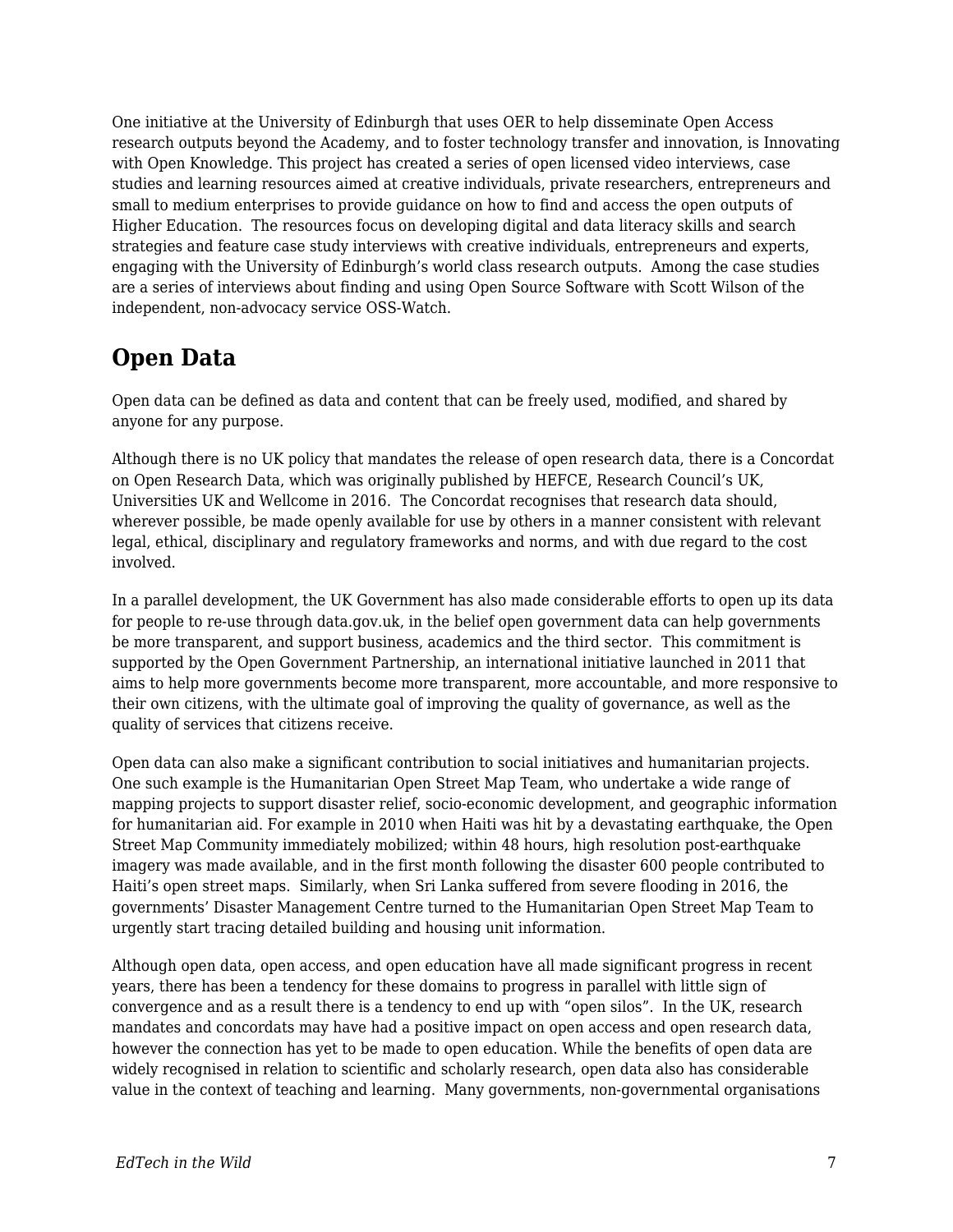and research centres are already producing large volumes of open data sets that have the potential to be used as open educational resources. Scenario based learning involving messy, real world data sets can help students to develop critical data literacy and analytical skills. Using open data introduces an invaluable element of realism and complexity as the data is flawed and inconsistent. Students come up against challenges that it would be difficult to reproduce artificially and, as a result, they learn to deal with the kind of problems they will encounter in the real world. And perhaps more importantly, working with real world open data from real governments, communities and research projects, doesn't just help students to develop data literacy skills, it also helps to develop citizenship, social responsibility and community engagement.

In an influential report by the [Open Knowledge Open Education Working Group](https://education.okfn.org/) [\[https://education.okfn.org/\],](https://education.okfn.org/) Javiera Atenas and Leo Havemann noted that

Educators who make use of Open Data in teaching and learning encourage students to think as researchers, as journalists, as scientists, and as policy makers and activists. They also provide a meaningful context for gaining experience in research workflows and processes, as well as learning good practices in data management, analysis and reporting.

However in a presentation at the Open Education Global conference in Delft just yesterday, Leo also reminded us that open data *alone* does not promote social justice. Quoting Johnston, Leo noted that unless people know how to access and use the data effectively, they can become mere objects of study, marginalized and excluded from participating in decisions about their own society.

# **Wikipedia**

Of course no map of the Open Knowledge domain would be complete without Wikpedia and its associated projects including Wiki Data, Wikimedia Commons, Wiki Source etc.

Wikipedia itself is of course built on OSS, with the encyclopedia, Wikimedia Commons and Wictionary all being supported by MediaWiki open-source wiki software. In addition, over 1000 automated and semi-automated [bots \[https://edtechbooks.org/-ISD\]](https://en.wikipedia.org/wiki/Internet_bot) and other tools have been developed to assist with Wikimedia editing. There are also fun tools such as Histropedia which uses the free Histropedia JS software and Wikidata to generate dynamic timelines of everything.

Here in the UK we have our own Wikimedia chapter, Wikimedia UK, which works in partnership with organisations from the cultural and education sectors and beyond in order to unlock content, remove barriers to knowledge, develop new ways of engaging with the public and enable learners to benefit from the educational potential of the Wikimedia projects. Wikimedia UK also supports a number of Wikimedians in Residence who work with a range of education and public heritage organisations throughout the country. In Scotland we have Wikimedians in Residence at the University of Edinburgh, the Scottish Library and Information Council, and a Gaelic Wikimedian at the National Library of Scotland. A new Wikimedia Scotland Coordinator, Sara Thomas, has also just been appointed and in Wales there is a National Wikimedian, Jason Evans, based at the National Library of Wales.

At the University of Edinburgh we believe that contributing to the global pool of Open Knowledge through Wikimedia is squarely in line with our institutional mission; the creation, dissemination and curation of knowledge, and we also believe that Wikipedia is a valuable learning tool to develop a wide range of digital and information literacy skills and capabilities at all levels across the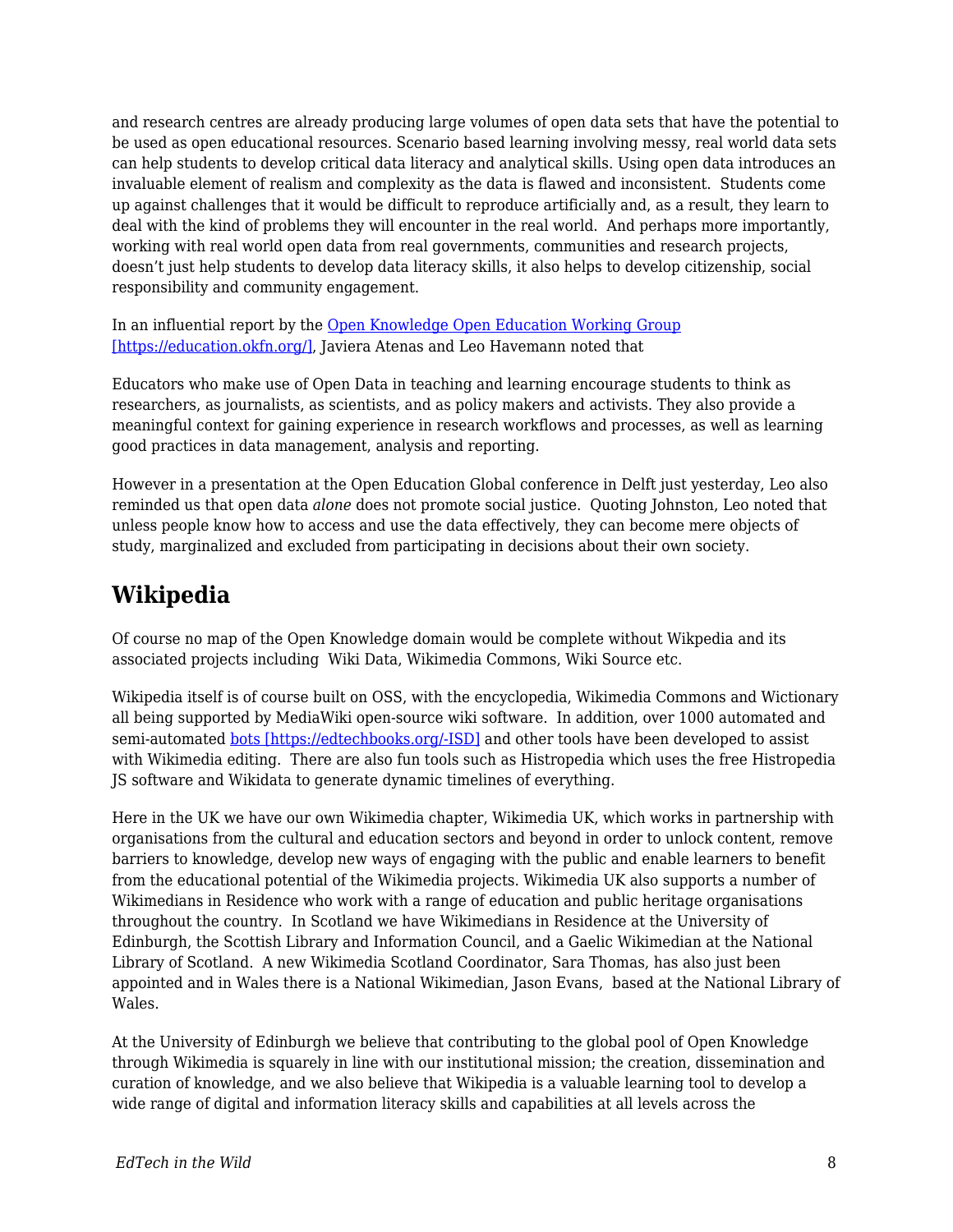curriculum. Our [Wikimedian in Residence \[https://edtechbooks.org/-Jzv\]](http://thinking.is.ed.ac.uk/wir/), Ewan McAndrew, works to embed open knowledge in the curriculum, through skills training sessions, editathons, Wikipedia in the classroom initiatives and Wikidata projects, in order to increase the quantity and quality of open knowledge and enhance digital literacy.

There is no question that Wikipedia is an invaluable source of open knowledge, however it is not without bias. The Wikimedia Foundation's vision may be "a world in which every single human being can freely share in the sum of all knowledge", however the coverage of subject matter on Wikipedia is neither uniform nor balanced and many topics and areas are underrepresented, particularly those relating to women, people of colour and minority groups. For example, on English language Wikipedia only about 17% of biographical articles are about women, and the number of female editors is between 10 & 14%. Hopefully you don't need me to tell you why this lack of diversity and inclusivity is a serious problem. However it is a problem that is being addressed by the Foundation itself, by projects such as Wikiwomen in Red, and by Wikimedians and Wikimedians in Residence across the world.

At the University of Edinburgh an important aspect of our Wikimedian in Residence's work is to help improve the coverage and esteem of Wikipedia articles about women, and underrepresented minorities, in science, art, technology, and history, and to redress the gender imbalance of contributors by encouraging more women to become Wikimedia editors. And I'm very pleased to say that over the last year 65% of participants at our editathons were women. There has also been phenomenal progress in Wales, and in 2016, Welsh Wikipedia became the biggest language Wikipedia in the world to achieve gender balance.

#### **Inclusion, Exclusion and Structural Inequality**

Wikipedia's well known problem with gender balance is a notable example of systemic bias. Wikimedia is an open community that anyone can contribute to in theory, however in reality there are many factors that prevent certain groups from contributing. In the case of women editors, former Wikimedia Foundation executive director Sue Gardner identified a range of systemic factors that discourage women from contributing to the encyclopedia, including lack of time, lack of self confidence, aversion to conflict, and the misogynistic atmosphere of the community. In addition, the very principles which underpin the encyclopedia discriminate against marginalised groups. Wikipedia is based on notability and citation, yet in fields where women and people of colour have been traditionally barred, or their contribution has been neglected or elided, it is much harder to find reputable citations that are critical for proving notability. Any article that is deemed to be inadequately cited runs the risk of rapid deletion for lack of notability, thus replicating real world power imbalances, privileges and inequalities.

Wikimedia is not the only open community that suffers from issues of systemic bias and structural inequality. In a paper on Open Initiatives for Decolonising the Curriculum, in the forthcoming book Decolonising the University edited by Gurminder K Bhramba, open source software developer Pat Lockley notes that universities with the highest percentages of black staff are those which spend the least – in many cases, nothing – on open access article processing charges. And he goes on to ask whether Open Access really is broadening and diversifying academia, or merely reinforcing the existing system.

When we look at MOOCs supported on commercial platforms, the situation is arguably worse. Far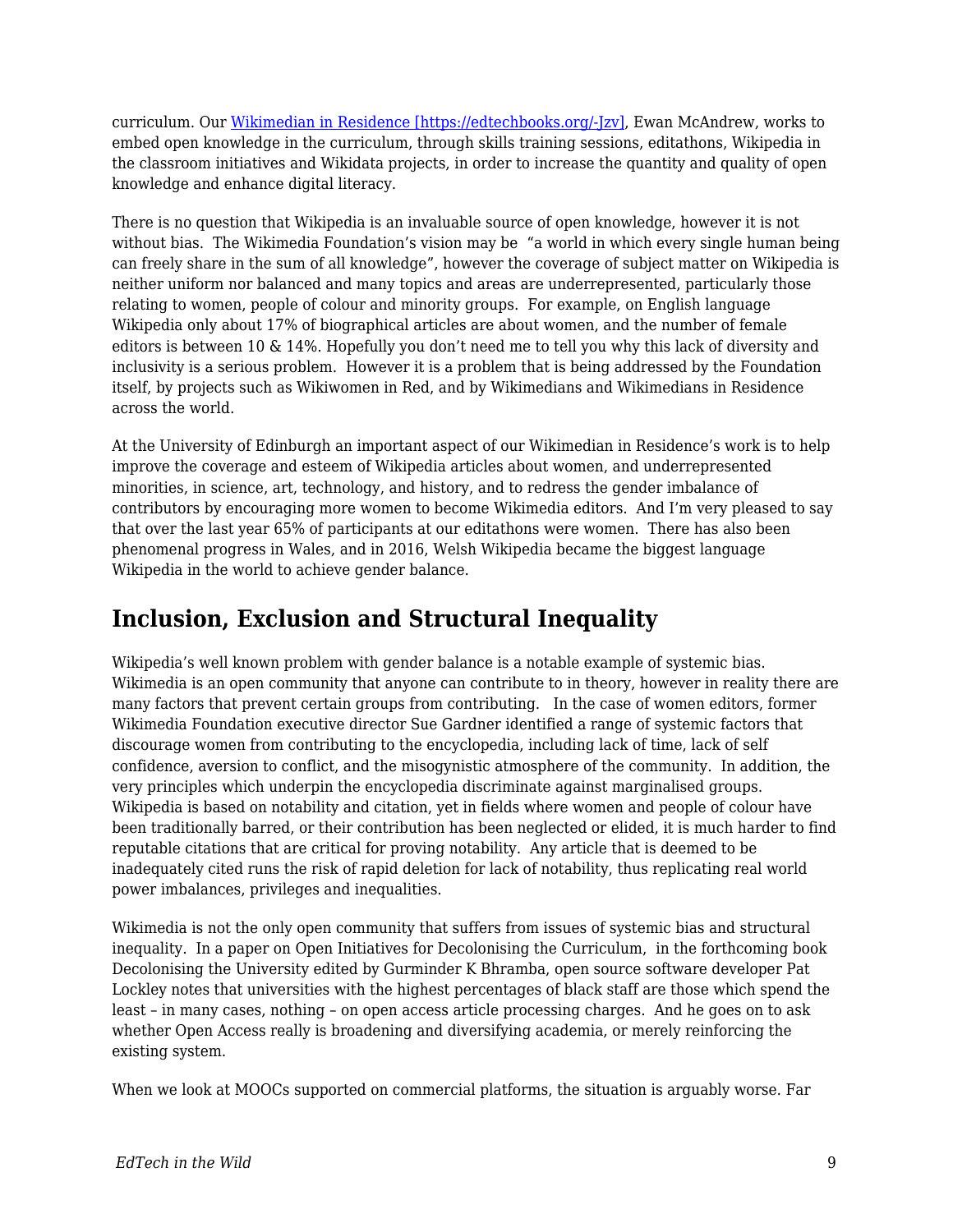from democratizing higher education and reaching out to disadvantaged groups, numerous studies have shown that the majority of MOOC enrolments tend to be young, male, employed, and from the developed countries of the global north. Furthermore, the majority of MOOC students already have some kind of postgraduate qualification. An important survey undertaken in 2013 by the University of Pennsylvania of 24 courses offered by through Coursera found that 80% of the 34,000 students questioned already had a degree and 44% had also undertaken some form of post graduate education. The figures were even more stark outwith the US, with 80% of students from Brazil, China, India, Russia, and South Africa coming from the wealthiest and best educated 6% of the population. Furthermore, these students were much more likely to be male than female. Gayle Christensen, one of the authors of the report noted that MOOCs are failing to reach they students they had intended to empower and instead they are giving more to those who already have a lot.

Similarly, in its 2017 [survey \[https://edtechbooks.org/-mmm\]](http://opensourcesurvey.org/2017/) on open source software development practices and communities, Github reported huge gaps in representation and concluded that the gender imbalance in open source remains profound and that open source contributors don't yet reflect the broad audience of users. From a random sample of 5,500 respondents 95% were men; just 3% were women and 1% are non-binary.

And there are many other examples of similar structural inequalities in open spaces and communities. We all need to be aware of the fact that open does not necessarily mean accessible. Open spaces and communities are not without their hierarchies, their norms and power structures. And we need to look around our own open communities and ask ourselves who is included and who is excluded, who is present and who is absent, and we need to ask ourselves why. Because nine times out of ten, if certain groups of people are absent or excluded from spaces, communities or domains, it is not a result of preference, ability, or aptitude, it is a result of structural inequality, and in many cases it is the result of multiple intersecting inequalities. And if you're interested in how such inequalities have impacted the development of the commuting industry in the UK, I can highly recommend this book by Marie Hicks *Programmed Inequality How Britain Discarded Women Technologists and Lost Its Edge In Computing.*

Far too often technology and technology communities replicate the structural inequalities that permeate our society. And I think we're all aware of the very pressing current debate about how algorithms encode both conscious and unconscious bias.

So how do we change this? Well half the battle is recognising that there is a problem in the first place, taking steps to understand that problem, and then doing the hard work to effect change. And believe me, it is hard work, these things won't change over night, but they do have to change. Those of us who are already inside these open spaces and communities need to take positive action to make our communities, not just open, but accessible and inclusive. And to do that, to borrow a phrase from another group who campaigned for radical change and inclusion at the turn of the last century, the Suffragettes, we need Deeds not Words.

In the Guerilla Open Access Manifesto Aaron Shwartz said

"Those with access to these resources  $-$  students, librarians, scientists  $-$  you have been given a privilege. You get to feed at this banquet of knowledge while the rest of the world is locked out. But you need not  $-$  indeed, morally, you cannot  $-$  keep this privilege for yourselves. You have a duty to share it with the world."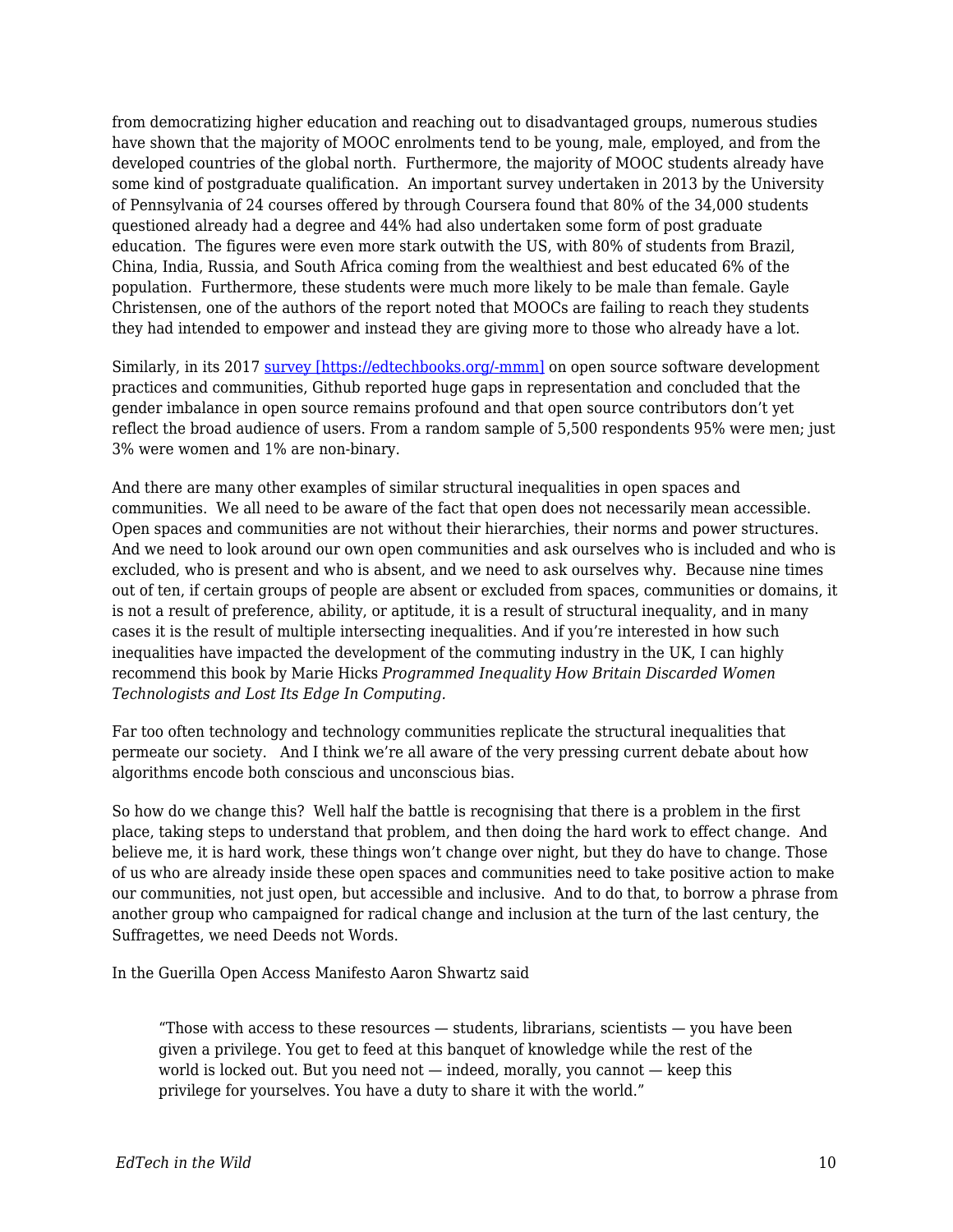The same is equally true of Open Knowledge and open communities. We have been given the privilege to participate, and we can not keep that privilege to ourselves. We need to identify the barriers that prevent some people from participating, and we need to do what we can to remove these systemic obstructions. And to me this is what openness is really about, the removal of systemic barriers and structural inequalities to enable everyone to participate equitably, and on their own terms. We have a duty to ensure that our own open communities really are just that, open to everyone, regardless of race and gender, because that's how we ensure that we really can cross the imaginary boundaries of the Open Knowledge landscape.

Chris Lamb began his keynote yesterday with three stories, and I want to end my keynote with a story too, one which I believe demonstrates why it's so important for all those of us who work in the broad domain of Open Knowledge to come together to break down the barriers that divide us.

This is Bassel Khartabil Safadi a Syrian open source software developer, open knowledge advocate, Wikipedia editor and project lead for Creative Commons Syria.

Bassel was also a contributor to the New Palmyra Project; a digital archaeology and open data initiative that aims to create a virtual reconstruction of the ancient city of Palmyra, large parts of which have been destroyed by ISIS during the Syrian civil war.

As a result of his open knowledge activities, Bassel Khartabil was detained by the Syrian government in 2012 and held in Adra Prison in Damascus for 3 years. In October 2015 his name was removed from the prison register and, despite calls from numerous human rights organisations, his whereabouts remained unknown.

In order to raise awareness of Bassel's disappearance a group of open practitioners came together to write the open e-book The Cost of Freedom: A Collective Inquiry which includes essays, poems, personal reflections and polemics from a wide range of international open knowledge and free culture advocates. My contribution to the book was a short piece called The Open World which touches on the personal risks, costs and benefits of openness.

Sadly in August last year news was released that Bassel had been executed by the Syrian regime in 2015. In order to honor his memory and to support projects in the spirit of his work, Creative Commons has established the Bassel Khartabil Memorial Fund which provides grants to advance collaboration, community building, and leadership development in the open communities of the Arab world. The fund also supports the digital preservation, sharing, and remix of creative works and historical artifacts.

Just a few weeks ago, at the Creative Commons summit in Toronto, the first Bassel Khartabil Free Culture Fellowship and Memorial Fund recipients were announced, and you can find out more about those recipients and their projects here [https://edtechbooks.org/-aYc](https://creativecommons.org/2018/04/15/fellowship-memorial-fund/)

Before he was executed, Bassel wrote from Adra prison

"Of my experience spending three years in jail so far for writing open source code (mainly) I can tell how much authoritarian regimes feel the danger of technology on their continuity, and they should be afraid of that. As code is much more than tools, it's education that opens youth minds and moves the nations forward. Who can stop that? No one…. As long as you people are out doing what you are doing, my soul is free. Jail is